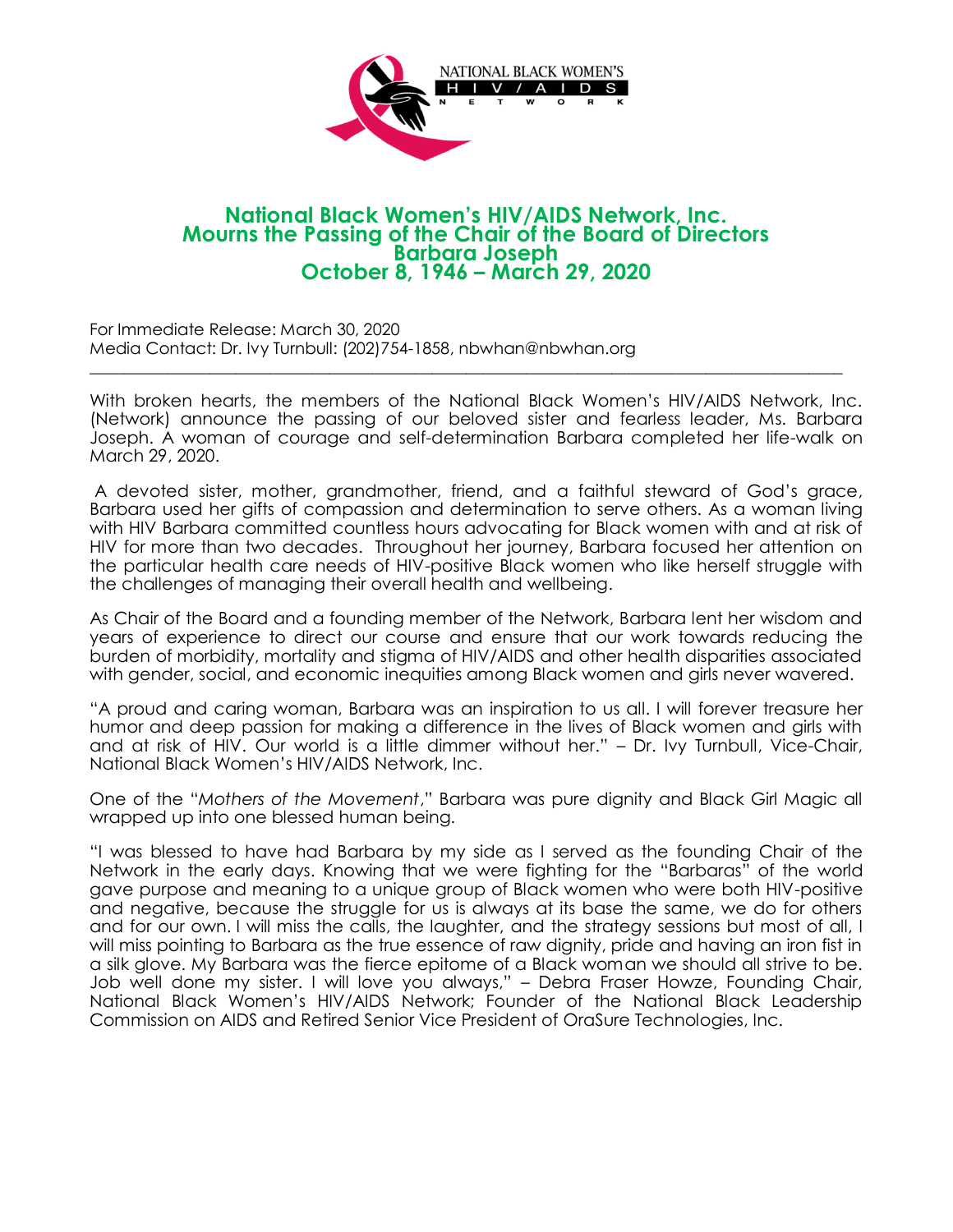Barbara's career in HIV began in 1993. Notably, some of those highlights include:

Her many years of committed service as Vice-Chair and then as Chair of the Thomas Street Clinic Council.

Her work toward the establishment of Houston's first community-based non‐profit clinic which provided HIV primary medical care including services for Black women followed by the Joseph-Hines Medical Clinic in 2001, named in her honor.

Her five years of service as the Vice-Chair of the Houston Ryan White Planning Council in 1994, as the Principle Investigator for Project RARE in 2002, and her dedicated service as Community Co-Chair of UCHAPS: Urban Coalition for HIV/AIDS Prevention Services.

As the founder and Executive Director of Positive Efforts, Barbara worked tirelessly to ensure that the residents of Houston's communities of color highly impacted by HIV received the dedicated HIV prevention, counseling, testing and referral services they desperately needed.

"Rev. Boss Lady, I cannot thank you enough for your mentorship over the years. You have been such an integral part of my life. I hope to inspire others as you have inspired me. I'll always hear you say *remember the people whose boots are on the ground." – Deborah Levine, Board Secretary, National Black Women's HIV/AIDS Network, Inc.* 

Barbara has been recognized for her efforts against the fight of HIV/AIDS by her City, State, and Congressional elected officials. However, her proudest moment was meeting President Barack Obama prior to his remarks made at the White House on the National HIV/AIDS Strategy in 2010.

"Knowledge about life is one thing; having an effective vocation and occupation in life, with all of its dynamic currents passing through your being is another thing….Barbara Joseph possessed all of these. She was and will always be A Wise Woman Warrior…my Strong Dedicated Sistah Friend! I'll never forget you!" – Reverend Debra Hickman, Board Member, National Black Women's HIV/AIDS Network, Inc.

We will be comforted by our memories and our love for Barbara which is very much alive.

"I was blessed in recent days to speak with Barbara and reminisce about our time together as sisters" and our mutual journey with the National Black Women's HIV/AIDS Network. We spoke personally about historic and new challenges Black women face daily within the everchanging landscape of HIV and Ending the Epidemic. Barbara and I reflected for some time about our organizational and individual achievements, yet wondering what the future is for other Black women in HIV leadership. I am convinced more than ever that Barbara's passing must become more than her transition to a final resting place. It is now our greatest opportunity and responsibility to reflect on her legacy as the Founder of Positive Efforts and create a national conversation around how the United States invests in HIV/STD organizations historically created and led by black women. Certainly, her contributions and "footprints" should never be forgotten."- Dr, Bambi Gaddist, Treasurer, National Black Women's HIV/AIDS Network, Inc.

In her honor, the National Black Women's HIV/AIDS Network will plan a tribute to Barbara's life and work. An announcement regarding the tribute will be forthcoming. If you would like to send a message to be included in the tribute please forward it to Deborah Levine at [nbwhan@nbhwan.org.](mailto:nbwhan@nbhwan.org)